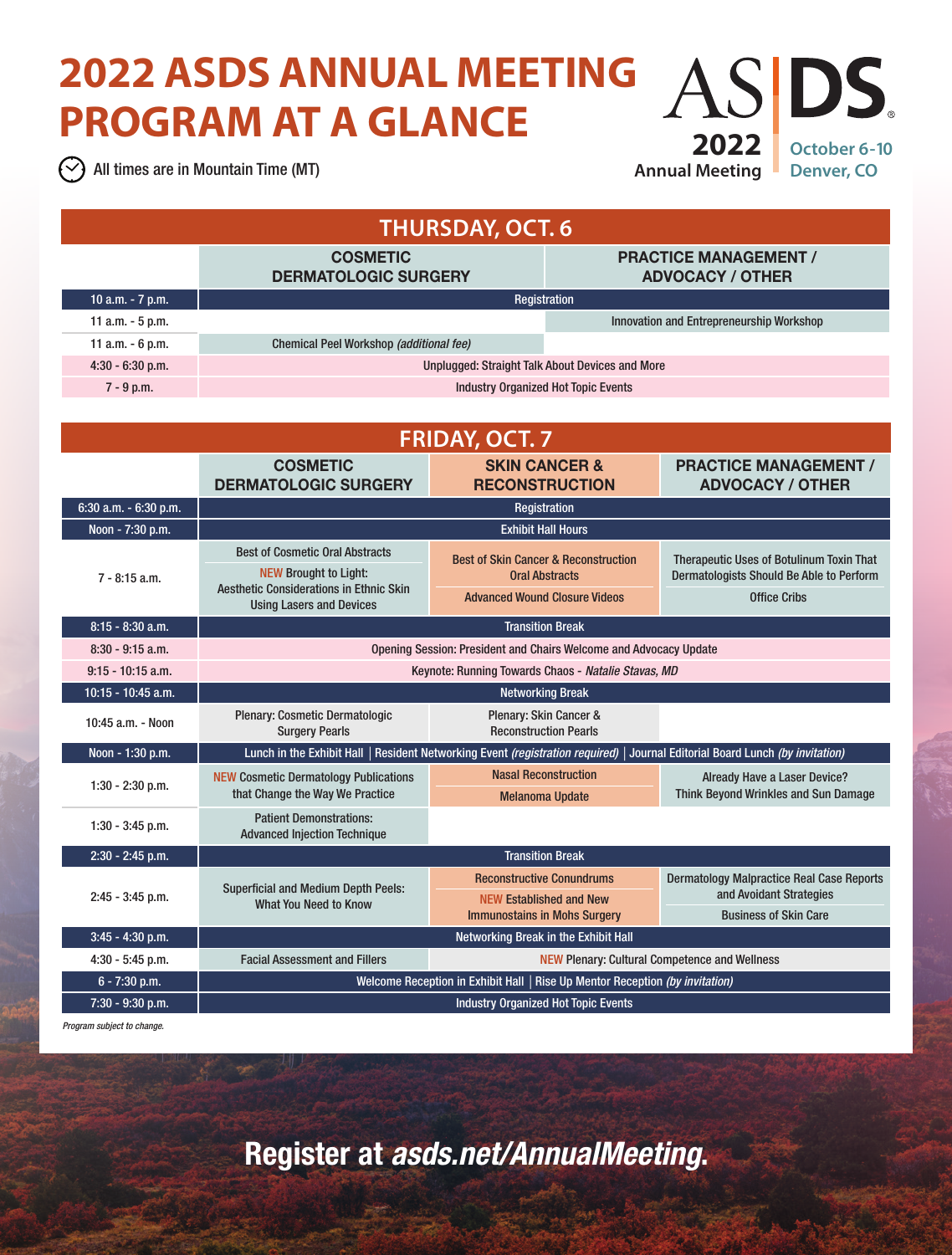## **2022 ASDS ANNUAL MEETING**  AS DS. **PROGRAM AT A GLANCE 2022**

 $\Diamond$  All times are in Mountain Time (MT)

**Annual Meeting**

**October 6-10 Denver, CO**

| <b>SATURDAY, OCT. 8</b> |                                                                                                                                                           |                                                                                                                                            |                                                                                                                                                  |  |  |
|-------------------------|-----------------------------------------------------------------------------------------------------------------------------------------------------------|--------------------------------------------------------------------------------------------------------------------------------------------|--------------------------------------------------------------------------------------------------------------------------------------------------|--|--|
|                         | <b>COSMETIC</b><br><b>DERMATOLOGIC SURGERY</b>                                                                                                            | <b>SKIN CANCER &amp;</b><br><b>RECONSTRUCTION</b>                                                                                          | <b>PRACTICE MANAGEMENT /</b><br><b>ADVOCACY / OTHER</b>                                                                                          |  |  |
| 6:30 a.m. - 6:30 p.m.   | Registration                                                                                                                                              |                                                                                                                                            |                                                                                                                                                  |  |  |
| 9:45 a.m. - 7 p.m.      | <b>Exhibit Hall Hours</b>                                                                                                                                 |                                                                                                                                            |                                                                                                                                                  |  |  |
| $7 - 8:15$ a.m.         | <b>Tackling Veins: Tips and Tricks</b><br><b>Advanced Laser Combinations</b>                                                                              | <b>Advanced Nail Surgery Videos</b><br><b>Hard Procedures</b>                                                                              | <b>How to Build and Design</b><br>a Dermatology Practice<br><b>NEW Primer in Leadership Skills</b>                                               |  |  |
| $8:15 - 8:30$ a.m.      | <b>Transition Break</b>                                                                                                                                   |                                                                                                                                            |                                                                                                                                                  |  |  |
| $8:30 - 9:45$ a.m.      | <b>ASDS Annual Membership Breakfast Meeting</b>                                                                                                           |                                                                                                                                            |                                                                                                                                                  |  |  |
| $9:45 - 10:45$ a.m.     | Networking Break in the Exhibit Hall   ASDSA Federal Fundraiser (ASDSA members only)                                                                      |                                                                                                                                            |                                                                                                                                                  |  |  |
| 10:45 a.m. - Noon       | NEW Plenary: Innovative Treatments From Around the World                                                                                                  |                                                                                                                                            |                                                                                                                                                  |  |  |
| 11:30 - 1:30 p.m.       | Becoming a Legislator/Medical Board Member (by invitation)                                                                                                |                                                                                                                                            |                                                                                                                                                  |  |  |
| Noon - 1:30 p.m.        | Lunch in the Exhibit Hall<br>Resident / Early Career Roundtables: Creating Connections for Advice, Leadership, Practice Management and Career Development |                                                                                                                                            |                                                                                                                                                  |  |  |
| $1:30 - 2:30$ p.m.      | <b>Neuromodulators: The Cutting Edge</b>                                                                                                                  | <b>Ear Reconstruction</b><br><b>NEW Defining 'High-Risk' for Squamous</b><br><b>Cell Carcinoma: Implications</b><br>for Treatment Paradigm | <b>NEW How to Build Influence:</b><br><b>What Dermatologic Surgeons Need</b><br>to Know to Get Seats at the Table<br>NEW Lights, Camera, Action! |  |  |
| $1:30 - 3:45$ p.m.      | <b>Patient Demonstrations:</b><br><b>Rejuvenation Without Fillers or Toxins -</b><br><b>Devices. Peels and Threads</b>                                    |                                                                                                                                            |                                                                                                                                                  |  |  |
| 2:30 - 2:45 p.m.        | <b>Transition Break</b>                                                                                                                                   |                                                                                                                                            |                                                                                                                                                  |  |  |
| $2:45 - 3:45$ p.m.      | <b>NEW Platelet Rich</b><br>Plasma & Regenerative Medicine                                                                                                | <b>The Scar Session</b><br>Our Take on a Good Take:<br><b>Making Your Grafts Successful</b>                                                | <b>Telemedicine: How to Make it</b><br><b>Tolerable and Profitable</b><br>Diversity, Equity and Inclusion                                        |  |  |
| $3:45 - 4:30$ p.m.      | Networking Break in the Exhibit Hall                                                                                                                      |                                                                                                                                            |                                                                                                                                                  |  |  |
| $4:30 - 5:45$ p.m.      | Plenary: Cosmetic Dermatologic<br><b>Surgery Complications</b>                                                                                            | Plenary: Skin Cancer &<br><b>Reconstruction Complications</b>                                                                              |                                                                                                                                                  |  |  |
| $5:45 - 6:45$ p.m.      | Cocktail Hour in the Exhibit Hall  <br>IAC / FLN Reception (by invitation)                                                                                |                                                                                                                                            |                                                                                                                                                  |  |  |
| 7:30 - 11:30 p.m.       | <b>Annual ASDS Gala</b>                                                                                                                                   |                                                                                                                                            |                                                                                                                                                  |  |  |

*Program subject to change.*

Register at *asds.net/AnnualMeeting*.